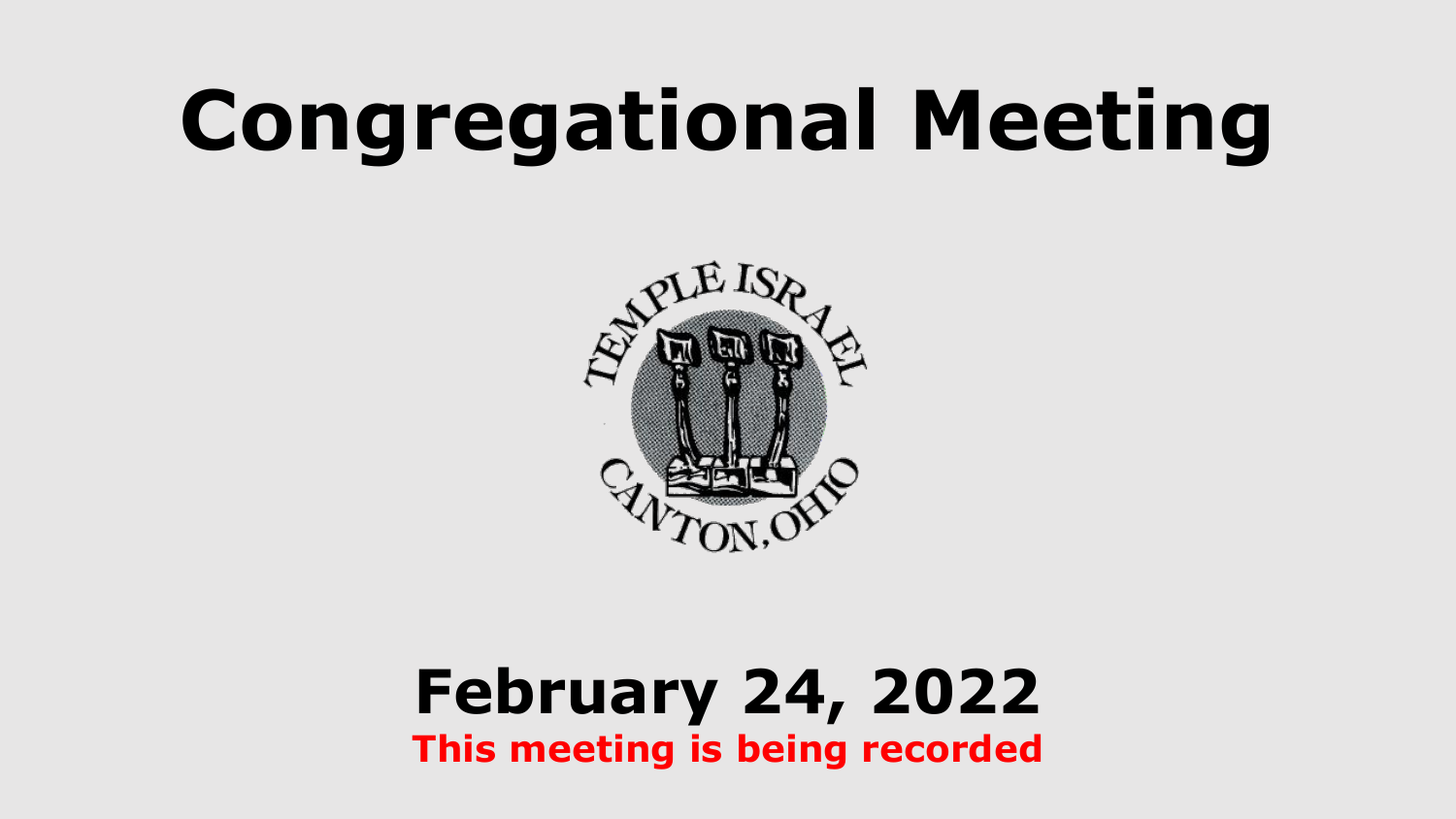### **Agenda**

- I. Welcome John Spera, Temple Israel President
- II. Presentation Rabbi David Komerofsky
	- What We Know
	- Where We Are
	- Where We Are Going
- III. Questions (using the chat function or email [rabbi@templeisraelcanton.org\)](mailto:rabbi@templeisraelcanton.org)

NOTE: This is not the appropriate venue for reporting incidents or making accusations or defenses.

IV. Conclusion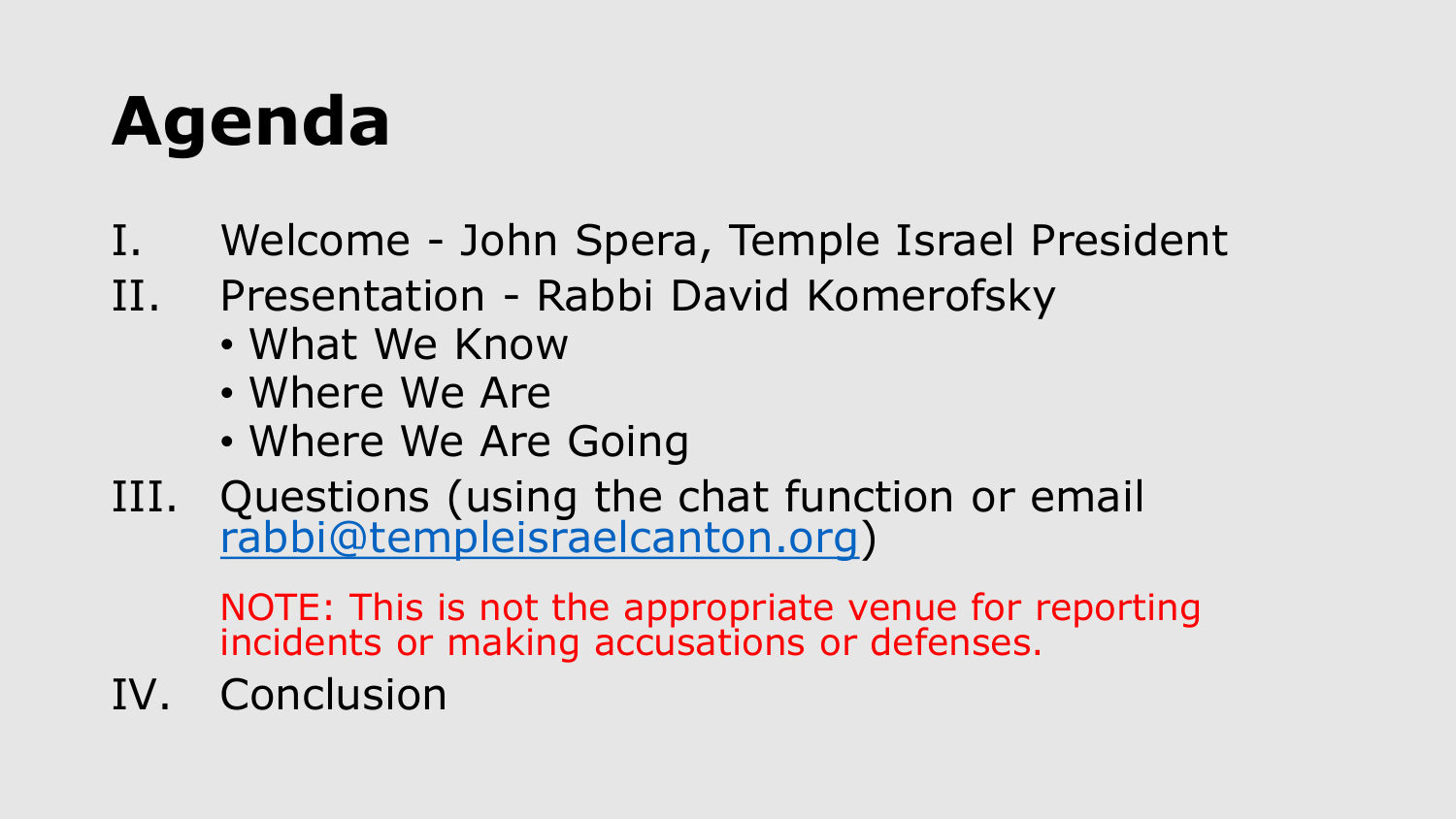### **What We Know**

- We must acknowledge the complexity and pain of this situation.
- Our duty is to the congregation.
- Navigating the organizations and reports Union for Reform Judaism (URJ), Central Conference of American Rabbis (CCAR), Hebrew Union College – Jewish Institute of Religion (HUC-JIR)
- Union for Reform Judaism independent report came out Thursday and is what triggered our present conversation.
- Central Conference of American Rabbis ethics investigation into Rabbi Adland specifically was done in 2017-2018 for incidents alleged to have occurred between 2005-2010 before he came to Temple Israel in Canton. The leadership of the congregation at the time did what it believed what was right – knowing what we do now it would certainly have been handled differently.
- As far as we can tell, when Rabbi Adland was hired in Canton there were no known accusations against him.
- We do not know of any incidents in Canton that rise to the level of what was in the URJcommissioned report or the CCAR ethics investigation.
- We do have an obligation **now** to ensure that any potential victims are able to make their reports (more on that later).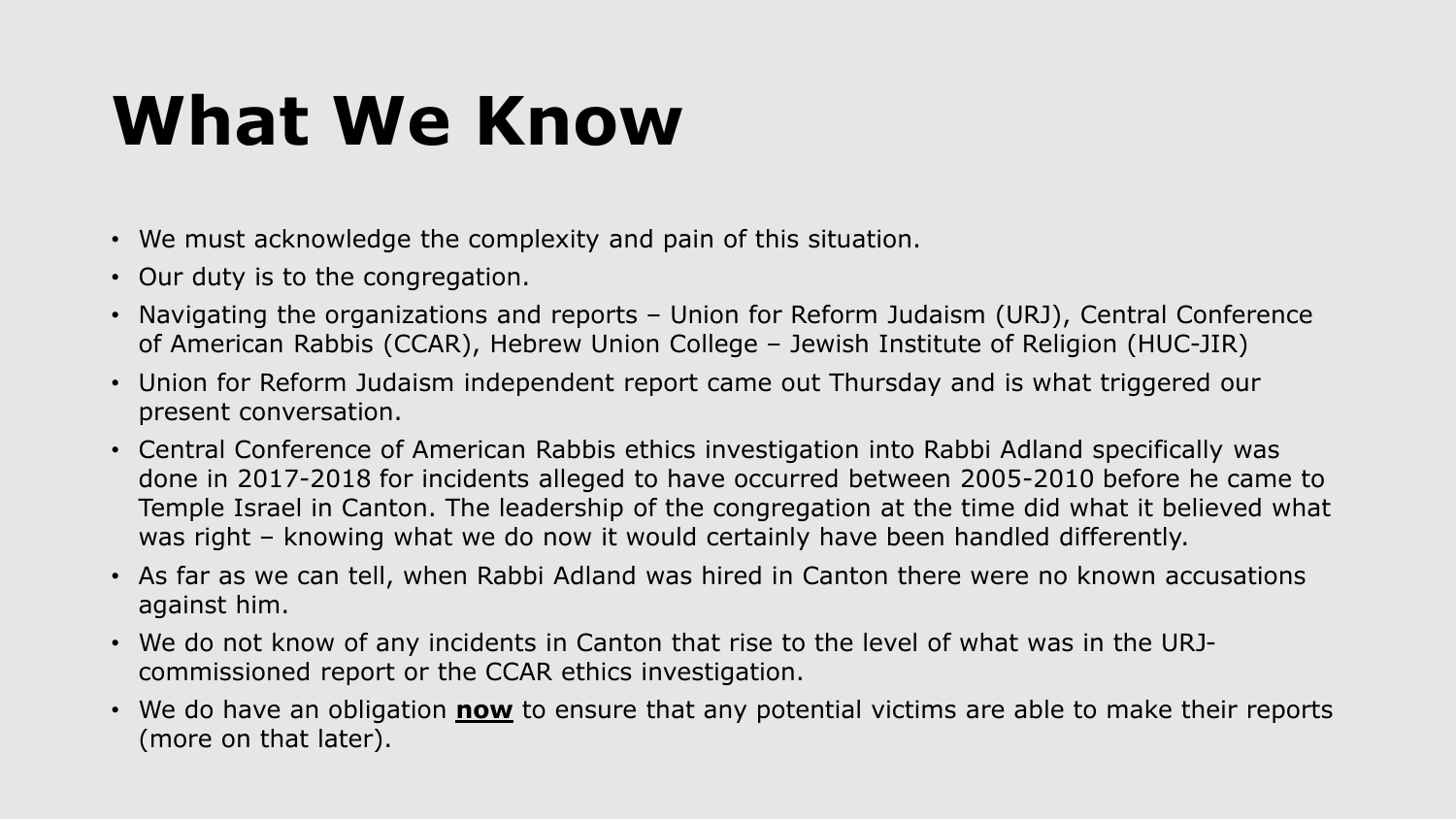#### **Where We Are**

- Rabbi Adland is no longer an emeritus at Temple Israel that is a title of honor. He is a former rabbi of the congregation.
- I have asked the Adlands to absent themselves from the congregation while we do our work. We need time and distance if we are to have any hope of a future reconciliation and t'shuvah (repentance) process.
- Time and distance, along with transparency and swift action, are our best chance to navigate this difficult experience fairly and justly.
- We are sharing this information widely because to do otherwise would be to perpetuate the unhealthy secrecy that allows these problems to continue. At a bare minimum, the restrictions placed on Rabbi Adland's work should have been made known more widely.
- Again, the leadership of the congregation at each point in this process did what it believed to be right. I have not discovered any intentionally misleading or improper activities on the part of Temple Israel's volunteer leadership.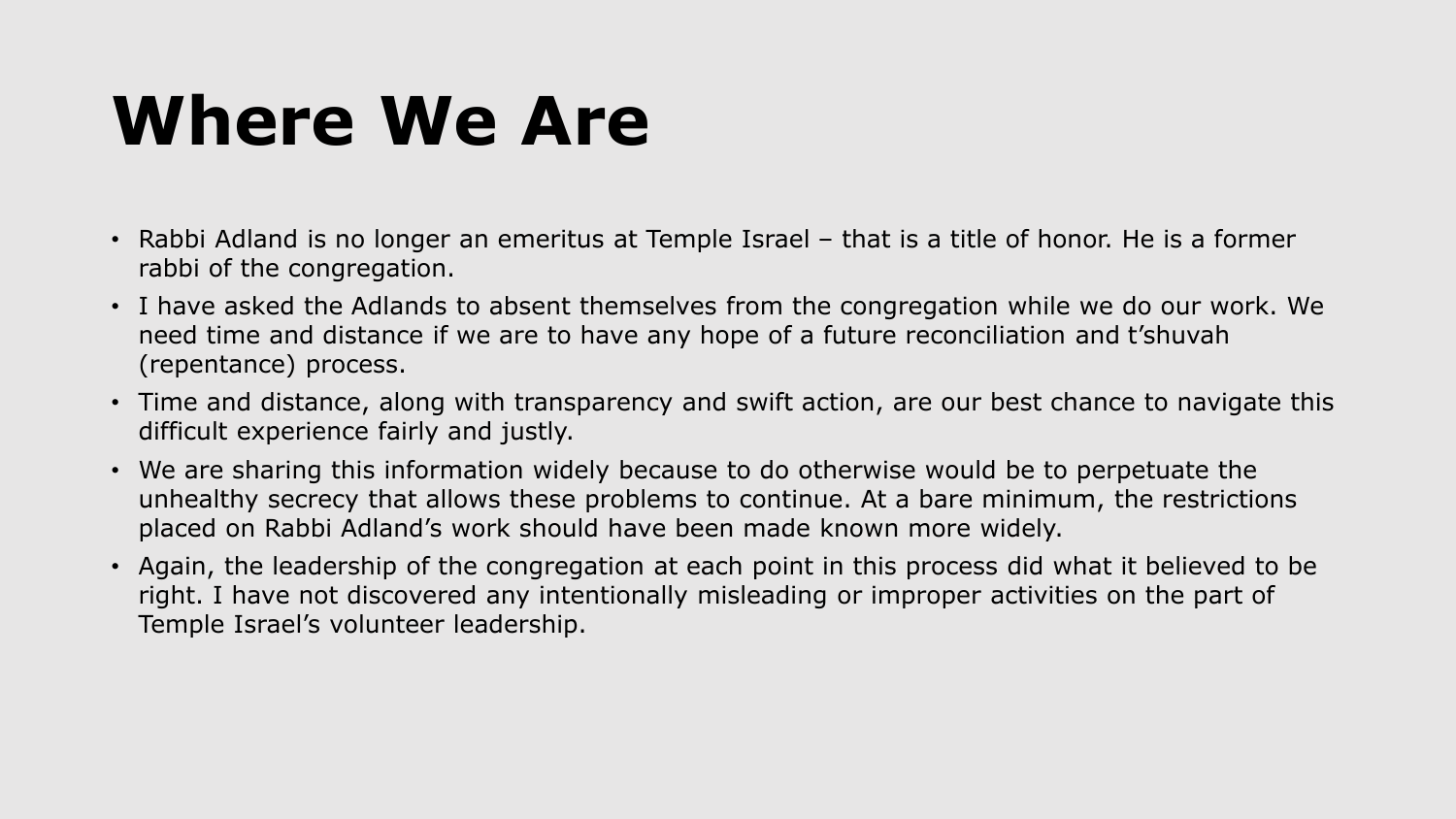## **Where We Are Going**

- Collaboration with the URJ, CCAR and congregations in Indianapolis and Lexington to collect reports via the CCAR Ethics Committee and/or the independent law firm engaged by the URJ.
- Time and distance.
- This is a painful moment for all involved. It is also the time for anyone who has information to share that information with the appropriate parties.
- No secrets, no gossip, no speculation.
- What do we do next? If you know something, report it. It's the only way things change.
- At the appropriate time, we will share widely what is found **and** if nothing is found.
- All of this is to ensure that we do better in the future than we have done in the past.
- Finally...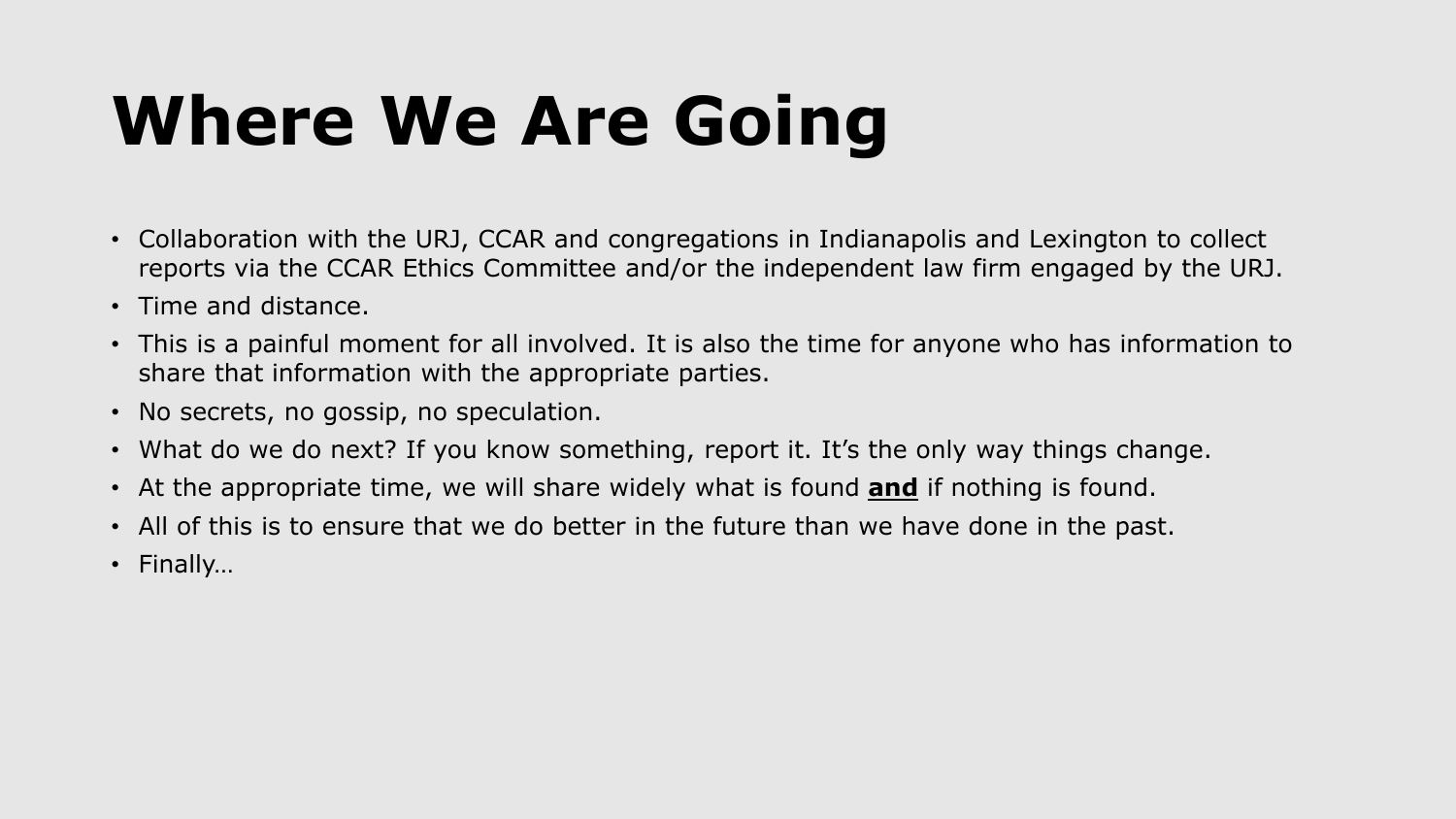

#### **Welcome to Temple Israel**



#### **Temple Israel website [www.templeisraelcanton.org](http://www.templeisraelcanton.org/)**

**CCAR Ethics Committee [ethics@ccarnet.org](mailto:ethics@ccarnet.org)**

#### **Release of Ethics Investigation Report**

**Update on Ethics Investigation**  Earlier this year, the URJ (Union for Reform Judaism) retained Debevoise & Plimpton, a leading law firm, to conduct an independent, comprehensive, and impartial investigation into sexual harassment, abuse, and misconduct. This included anything experienced or witnessed at URJ workplaces, summer camps, and programming, including all youth programming. The URJ has released the report and it names one of Temple Israel's former rabbis. Temple Israel is committed to ensuring that we address this most serious matter.

Any additional reports of misconduct should be directed to one or both of the following: CCAR Ethics Committee - ethics@ccarnet.org (third party reporting is acceptable), Debevoise & Plimpton - URJinvestigation@debevoise.com

**URJ-engaged independent law firm [URJinvestigation@debevoise.com](mailto:URJinvestigation@debevoise.com)**